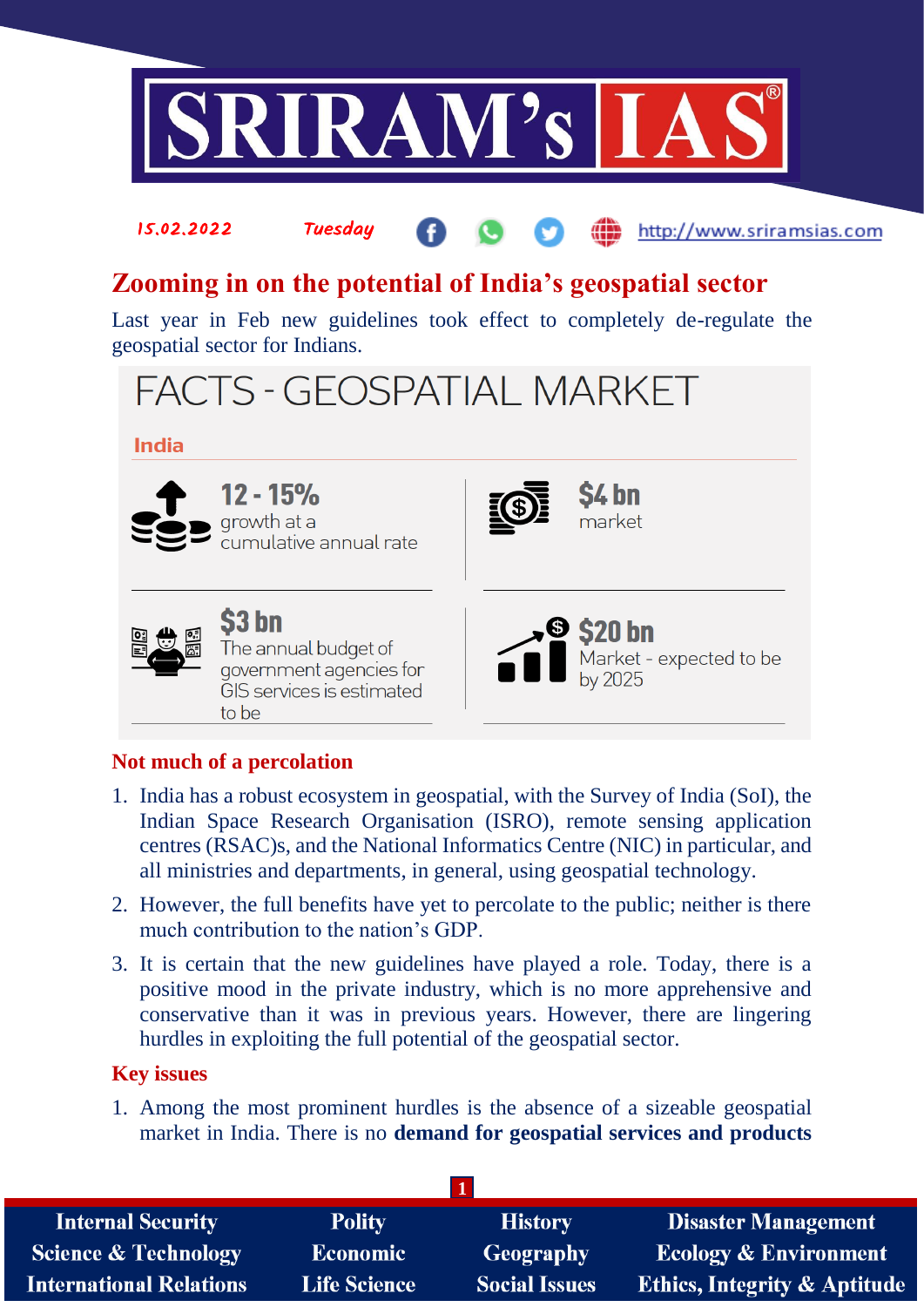

### 15.02.2022 Tuesday (iii) http://www.sriramsias.com

on a scale linked to India's potential and size. This is mainly due to the lack of awareness among potential users in government and private.

- 2. The other hurdle has been the lack of **skilled manpower** across the entire pyramid.
- 3. The **unavailability of foundation data**, especially at high-resolution, is also a constraint.
- 4. The lack of clarity on **data sharing and collaboration** prevents co-creation and asset maximisation.
- 5. Lastly, barring a few cases, there are still no ready-to-use solutions especially built to solve the problems of India.

### **Have a protocol in place**

- 1. It is understood that these issues cannot be resolved overnight and that the formulation of guidelines alone is not enough. The inertia and the mindset due to decades of restrictions will be difficult to shrug off.
- 2. First and foremost is the need to publish the entire policy document and make government and private users aware of things.
- 3. The data available with government departments should be unlocked, and data sharing should be encouraged and facilitated. This will only be possible through an open data sharing protocol.
- 4. Most important is to inculcate the culture of data sharing, collaboration and co-creation.

### **Foundation data across India**

- 1. While different types of data will be produced on a project-to-project basis, there is a need to generate foundation data across India. This should include the Indian national digital elevation model (InDEM), data layers for cities, and data of natural resources.
- 2. Local technology and solutions should be promoted, and competition should be encouraged for quality output.
- 3. As the new guidelines prevent high-accuracy data being stored in overseas clouds, there is a need to develop a geospatial data cloud locally and facilitate a solution as service.

| <b>Internal Security</b>        | <b>Polity</b>       | <b>History</b>       | <b>Disaster Management</b>              |
|---------------------------------|---------------------|----------------------|-----------------------------------------|
| <b>Science &amp; Technology</b> | <b>Economic</b>     | Geography            | <b>Ecology &amp; Environment</b>        |
| <b>International Relations</b>  | <b>Life Science</b> | <b>Social Issues</b> | <b>Ethics, Integrity &amp; Aptitude</b> |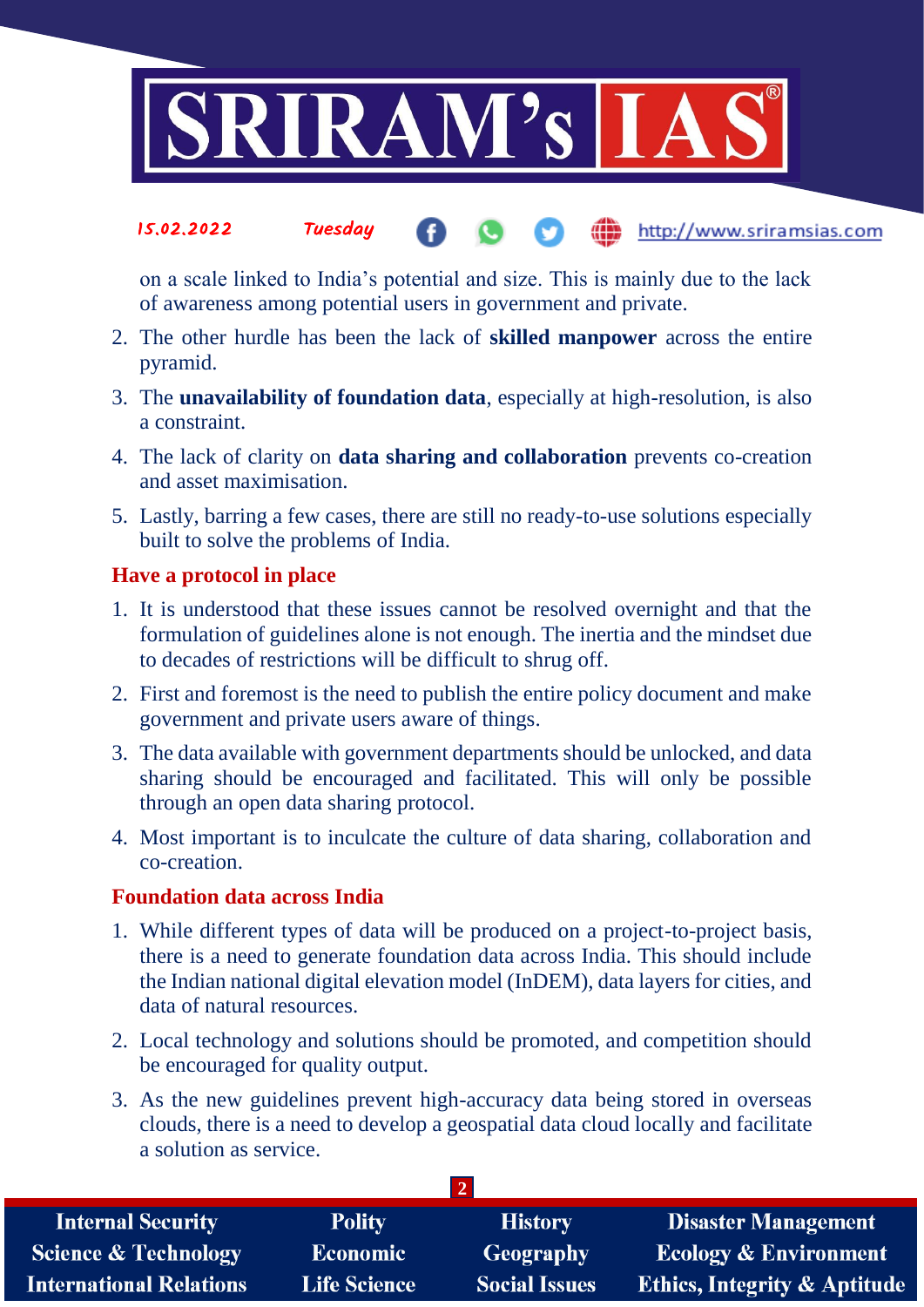

### 15.02.2022 Tuesday the http://www.sriramsias.com

- 4. For instance, the Ministry of Environment, Forest and Climate Change can host a complete suite of Geographic Information Systems (GIS) applications like working plan, wildlife corridor mapping, social forestry, etc.
- 5. National organisations like SoI and ISRO should be entrusted with the responsibility of regulation and the projects related to the nation's security and scientific significance.
- 6. These organisations should not compete with entrepreneurs for government business as the latter remains in a disadvantageous position.

## **An academic programme**

- 1. Though India has many who are trained in geospatial this is mostly either through a master's level programme or on-job training. Unlike the West, India lacks strata of core professionals who understand geospatial end-to-end.
- 2. India should start a bachelor's programme in geospatial also in the Indian Institutes of Technology and the National Institutes of Technology Besides these, there should be a dedicated geospatial university.
- 3. Such programmes will propel research and development efforts which are crucial for the development of technologies and solutions locally.

The geospatial sector in the country is rightly positioned for investment. However, clarity on the issues discussed and the creation of an enabling ecosystem are essential.

## **Indian Initiatives:**

- 1. The Indian government is currently in the process of finalizing the draft National Geospatial Policy (NGP) and draft of the Indian Satellite Navigation Policy (SATNAV Policy).
- 2. It has already implemented Guidelines for Geospatial Data (Guidelines for acquiring and producing geospatial data and geospatial data services including maps) in 2021.

| <b>Internal Security</b>        | <b>Polity</b>       | <b>History</b>       | <b>Disaster Management</b>              |
|---------------------------------|---------------------|----------------------|-----------------------------------------|
| <b>Science &amp; Technology</b> | <b>Economic</b>     | Geography            | <b>Ecology &amp; Environment</b>        |
| <b>International Relations</b>  | <b>Life Science</b> | <b>Social Issues</b> | <b>Ethics, Integrity &amp; Aptitude</b> |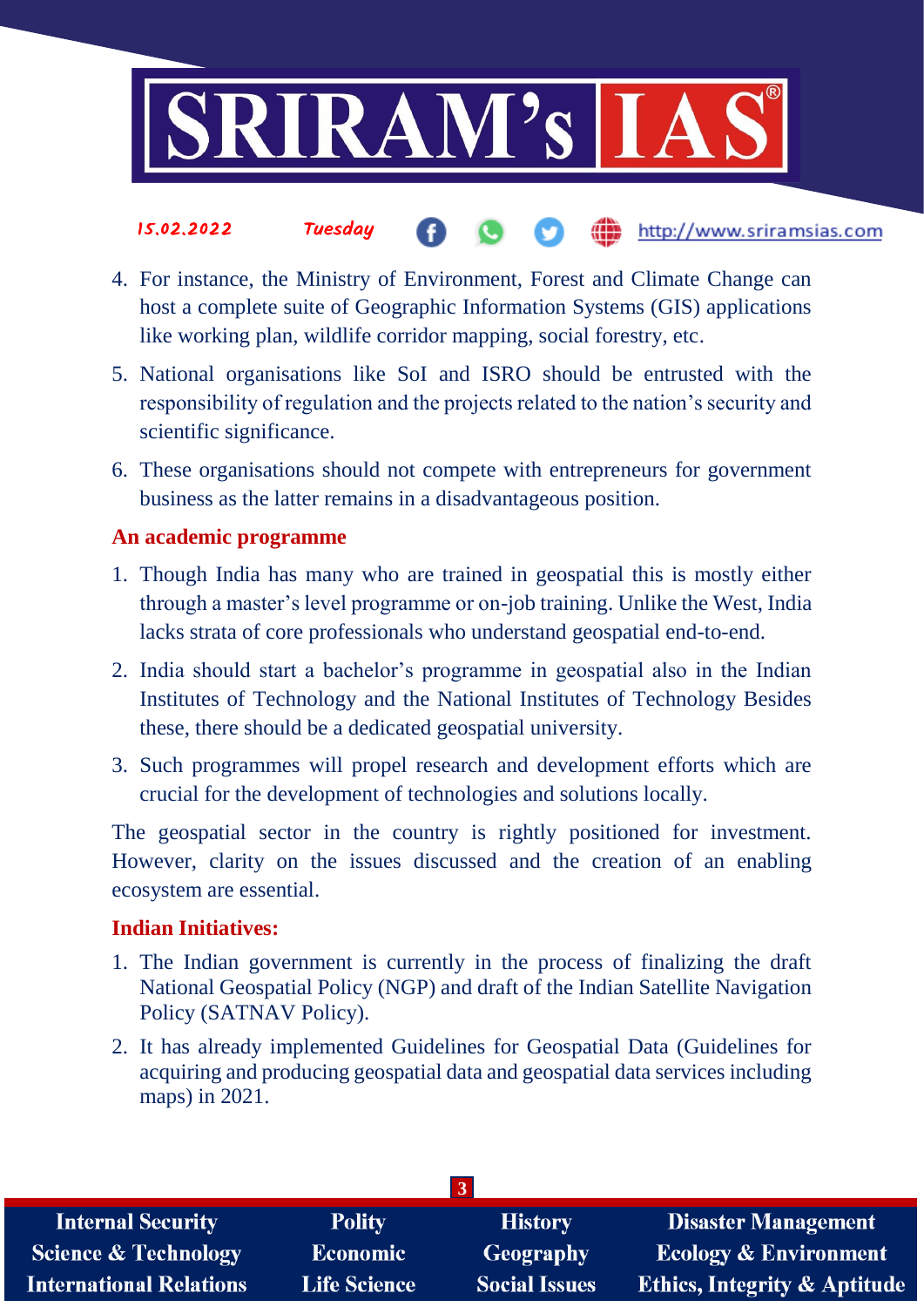



## **Geo-spatial sector applications:**



**Internal Security Polity History Disaster Management Science & Technology** Economic **Geography Ecology & Environment Life Science Social Issues Ethics, Integrity & Aptitude International Relations**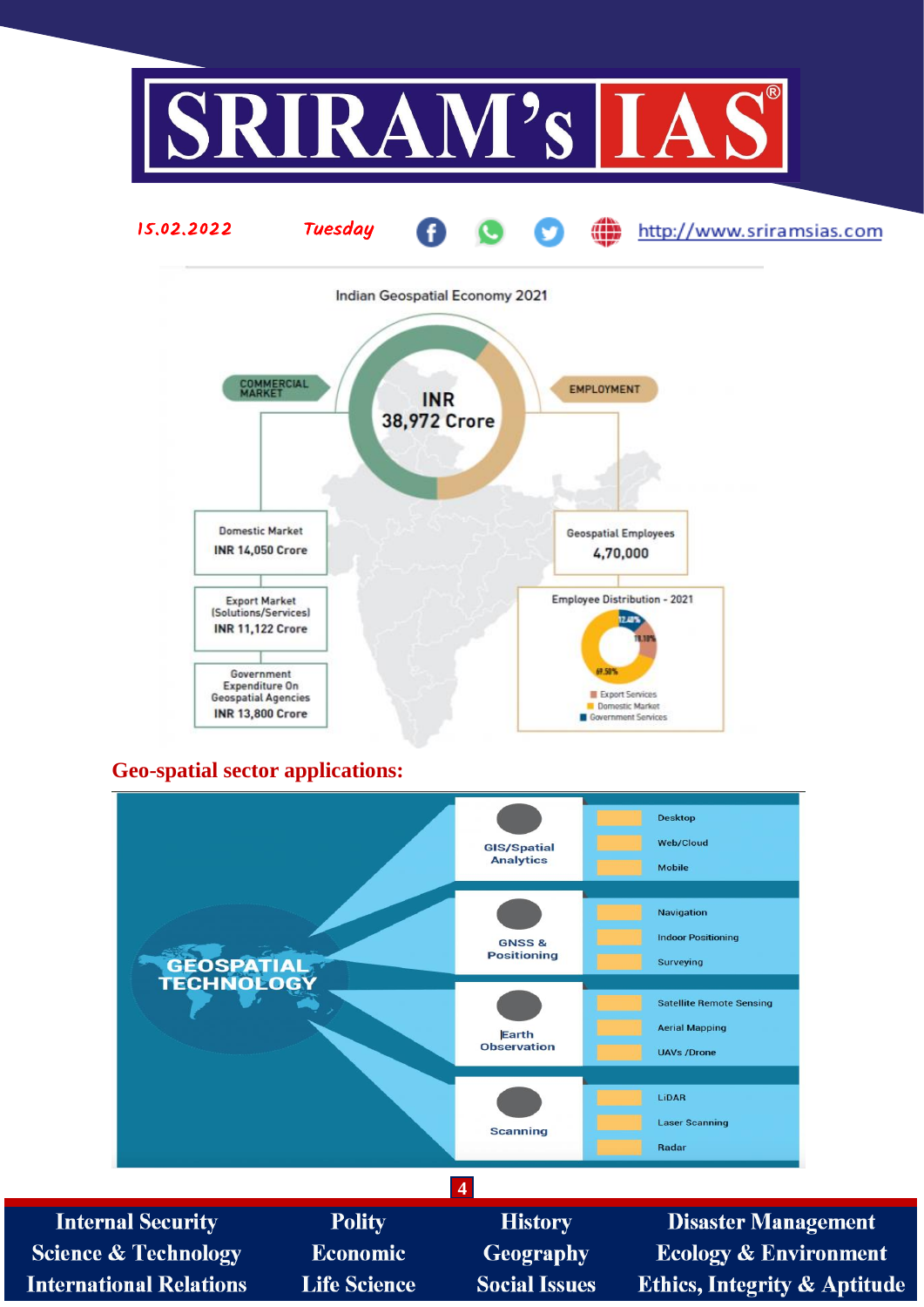



## **Spillover effects of Geo-spatial sector:**

| III.<br>• Commuting efficiency:<br><b>New products and services</b><br>• Job creation<br>$\bullet$<br>beating congestion<br>• Productivity benefits for<br>• Traffic congestion<br>other sectors<br>• Fuel efficiency: saving<br>money at the pump<br>• Urban planning<br>• Sales growth (particularly<br>for small businesses)<br>• Personal safety: safer<br>• Civic engagement<br>routes and driving<br><b>Public Health</b><br><b>Tourism spend</b><br>$\bullet$<br>$\bullet$<br>• Purchasing efficiency:<br>faster shopping<br>• Safety & emergency<br>response<br>• Disaster preparation and<br>responsiveness<br>• Environment and wildlife<br>preservation<br>• Knowledge creation<br>and human capital<br>development | <b>CONSUMER BENEFITS</b> | <b>BUSINESS BENEFITS</b> | <b>SOCIETAL BENEFITS</b> |
|--------------------------------------------------------------------------------------------------------------------------------------------------------------------------------------------------------------------------------------------------------------------------------------------------------------------------------------------------------------------------------------------------------------------------------------------------------------------------------------------------------------------------------------------------------------------------------------------------------------------------------------------------------------------------------------------------------------------------------|--------------------------|--------------------------|--------------------------|
|                                                                                                                                                                                                                                                                                                                                                                                                                                                                                                                                                                                                                                                                                                                                |                          |                          |                          |

## **Incorrect diagnosis, wrong remedy**

There are simpler solutions to the shortage of IAS officers at the Centre than the proposed amendments.

### **Proposed amendments:**

1. The amendments proposed to Rule 6(1) of the Indian Administrative Service (IAS) (Cadre) Rules of 1954, which seek to empower the Central government to unilaterally order the Central deputation of IAS officers without the consent

| <b>Polity</b>       | <b>History</b>       | <b>Disaster Management</b>              |  |
|---------------------|----------------------|-----------------------------------------|--|
| Economic            | <b>Geography</b>     | Ecology & Environment                   |  |
| <b>Life Science</b> | <b>Social Issues</b> | <b>Ethics, Integrity &amp; Aptitude</b> |  |
|                     |                      |                                         |  |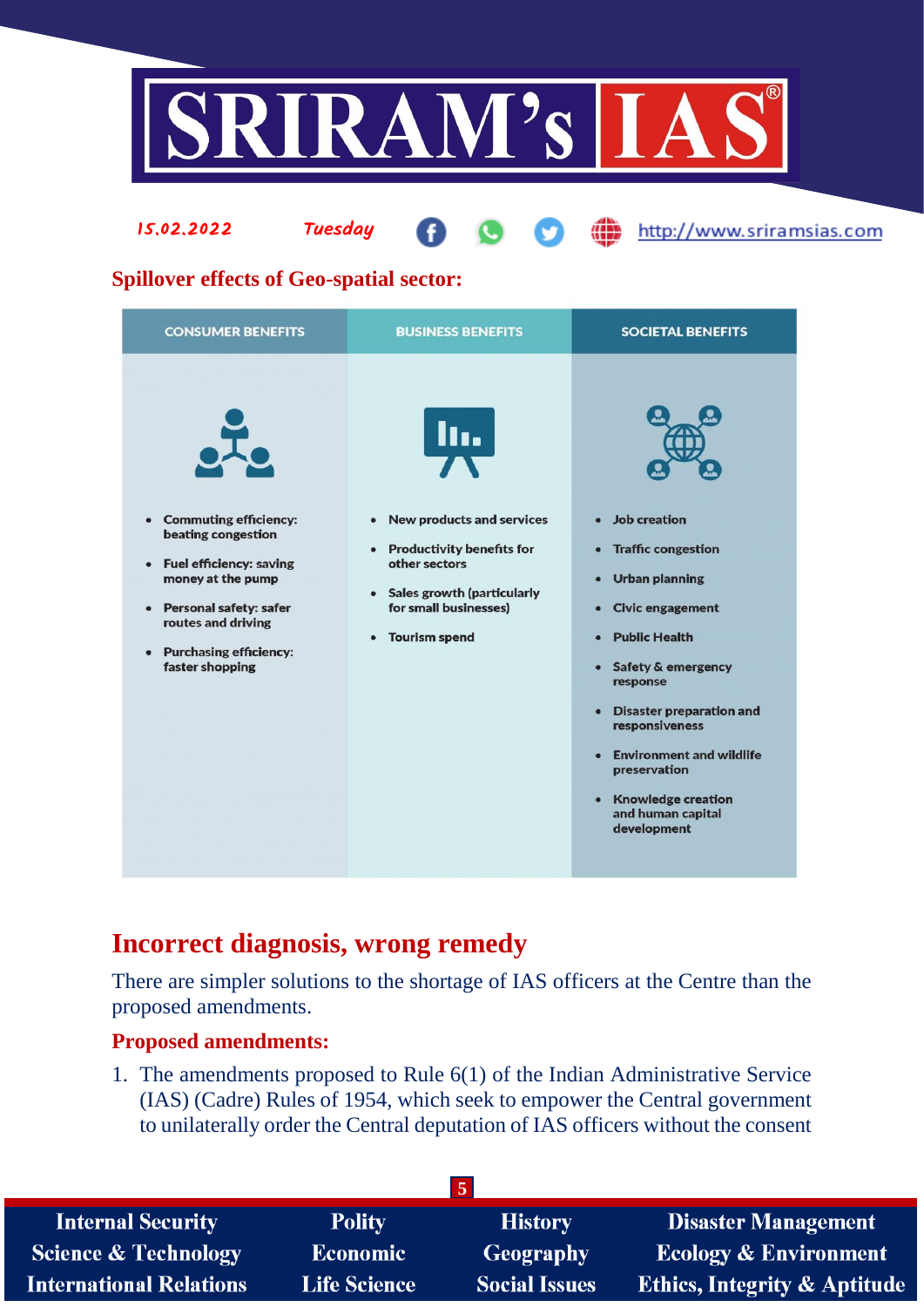

#### 15.02.2022 Tuesday http://www.sriramsias.com

of the State governments or the officers concerned, have provoked controversy.

2. The Centre has justified them on the ground that the States are not meeting their Central Deputation Reserve (CDR) obligations because of which the Centre is suffering from an acute shortage of mid-level IAS



officers, especially Deputy Secretaries and Directors.

### **Real Issues:**

- 1. It is true that some states like Tamil Nadu and West Bengal were recalcitrant and would not forward the names of even willing IAS officers for Central deputation.
- 2. But the fact that all the States, including the BJP-ruled ones, are not meeting CDR obligations indicates that their reluctance to forward names to the Centre is not the real problem.
- 3. We believe that there are simpler, more effective and less contentious solutions to the shortage than the proposed amendments. In fact, once the root causes of the shortage are identified, the solutions suggest themselves.

### **Causes of shortage: Drastic reduction in the annual recruitment**

- 1. The first cause of the shortage was the drastic reduction in the annual recruitment of IAS officers after 1991 (from 140-160 to just 50-80) under the misguided notion that the government will have a reduced role due to economic liberalisation. That didn't happen.
- 2. As of January 1, 2021, the shortage of IAS officers at the all-India level was 23%. The number of IAS officers recruited annually should be increased to around 200 for a few years as a short-term measure.

| -6                  |                      |                                         |  |  |
|---------------------|----------------------|-----------------------------------------|--|--|
| <b>Polity</b>       | <b>History</b>       | <b>Disaster Management</b>              |  |  |
| Economic            | <b>Geography</b>     | <b>Ecology &amp; Environment</b>        |  |  |
| <b>Life Science</b> | <b>Social Issues</b> | <b>Ethics, Integrity &amp; Aptitude</b> |  |  |
|                     |                      |                                         |  |  |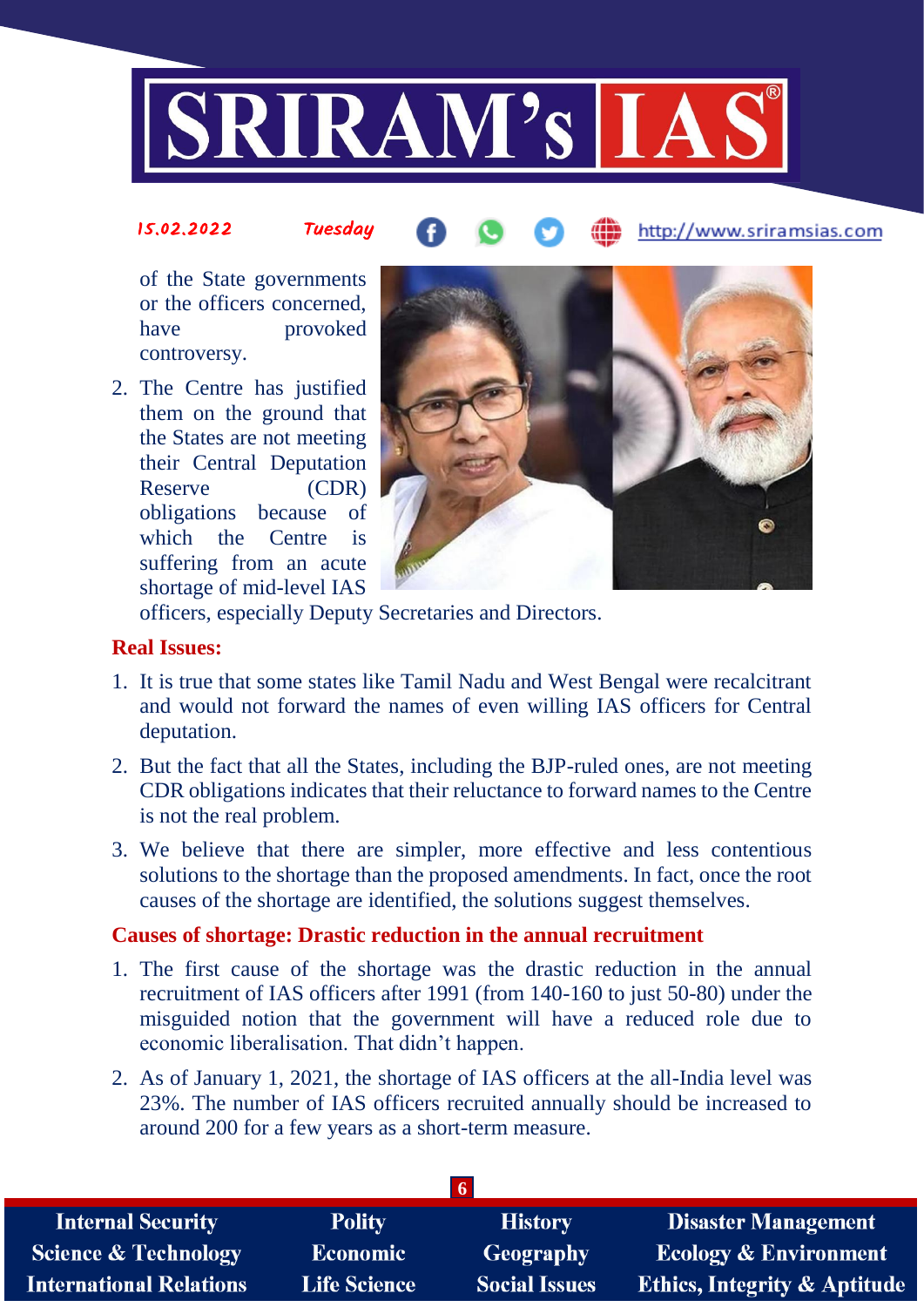

(iii) http://www.sriramsias.com

### **Cadre review free IAS from non-strategic posts:**

15.02.2022 Tuesday

- 1. The second cause is lackadaisical "cadre review". This is an exercise conducted jointly by the Centre and the States to designate certain strategic posts in the States as "cadre posts" and earmark them exclusively for IAS officers.
- 2. In Tamil Nadu, it is unconscionable that posts like Commissioner of Disciplinary Proceedings, Commissioner of Archaeology, and Commissioner of Museums have been designated as cadre posts.
- 3. A proper cadre review in all the States will release many IAS officers from non-strategic posts and reduce the shortage.

### **Downsizing the bloated Central Ministries**

1. At the Centre, there is a strong case for downsizing the bloated Central Ministries dealing with subjects in the State List and the Concurrent List, thereby reducing the demand for IAS officers and the CDR obligations of the States.

### **Continuance of direct recruitment of officers to the Central Secretariat Service Group B**

- 1. The third cause is the ill-advised discontinuance of direct recruitment of officers to the Central Secretariat Service Group B since 2000, and undue delays in the regular promotions of officers from the ranks in the Central Secretariat due to protracted litigation since 2011.
- 2. These officers used to occupy a sizeable proportion of Deputy Secretary/Director-level posts in the Central Secretariat.

| <b>Internal Security</b>        | <b>Polity</b>       | <b>History</b>       | <b>Disaster Management</b>              |
|---------------------------------|---------------------|----------------------|-----------------------------------------|
| <b>Science &amp; Technology</b> | <b>Economic</b>     | Geography            | <b>Ecology &amp; Environment</b>        |
| <b>International Relations</b>  | <b>Life Science</b> | <b>Social Issues</b> | <b>Ethics, Integrity &amp; Aptitude</b> |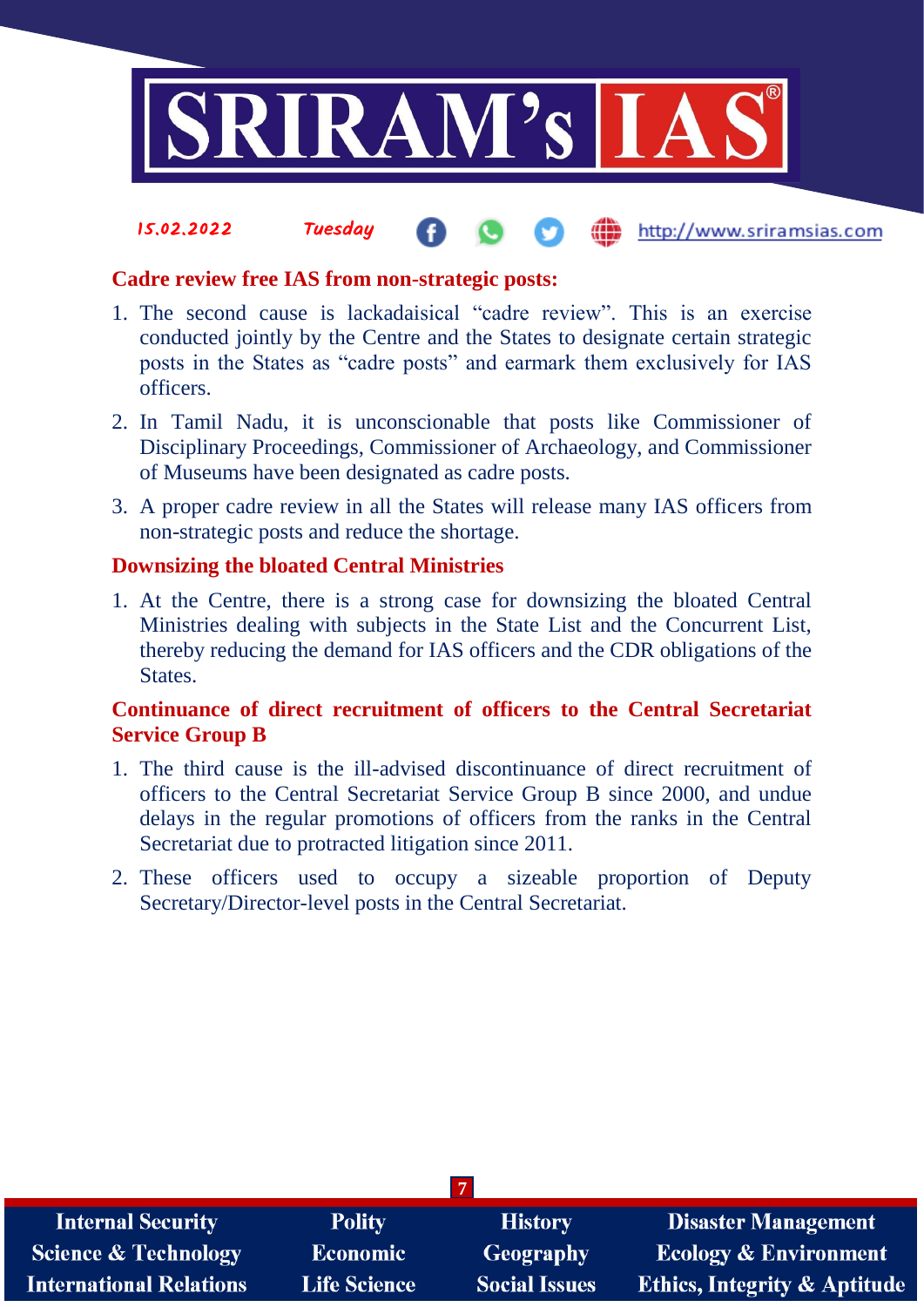

## **Utilise the state civil services:**

- 1. The fourth cause is the complete non-utilisation by the Centre of the services of officers who are appointed to the IAS by promotion or selection from the State Civil Services. This large pool of around 2,250 officers, usually in the age bracket of 35-55 years, who have immense field experience, remains State-bound.
- 2. It should be made mandatory for these officers to work for at least two years on Central deputation as Deputy Secretaries/Directors immediately after their appointment to the IAS and their training in Mussoorie.
- 3. Their next promotion in their State cadre should be subject to their completing this mandatory period of Central deputation. Officers who are over 50 years of age at the time of appointment may be exempted. This can solve the problem of shortage of Deputy Secretary/Director-level officers at the Centre in one stroke.

|                                 |                     | .                    |                                         |
|---------------------------------|---------------------|----------------------|-----------------------------------------|
| <b>Internal Security</b>        | <b>Polity</b>       | <b>History</b>       | <b>Disaster Management</b>              |
| <b>Science &amp; Technology</b> | <b>Economic</b>     | Geography            | <b>Ecology &amp; Environment</b>        |
| <b>International Relations</b>  | <b>Life Science</b> | <b>Social Issues</b> | <b>Ethics, Integrity &amp; Aptitude</b> |

**8**